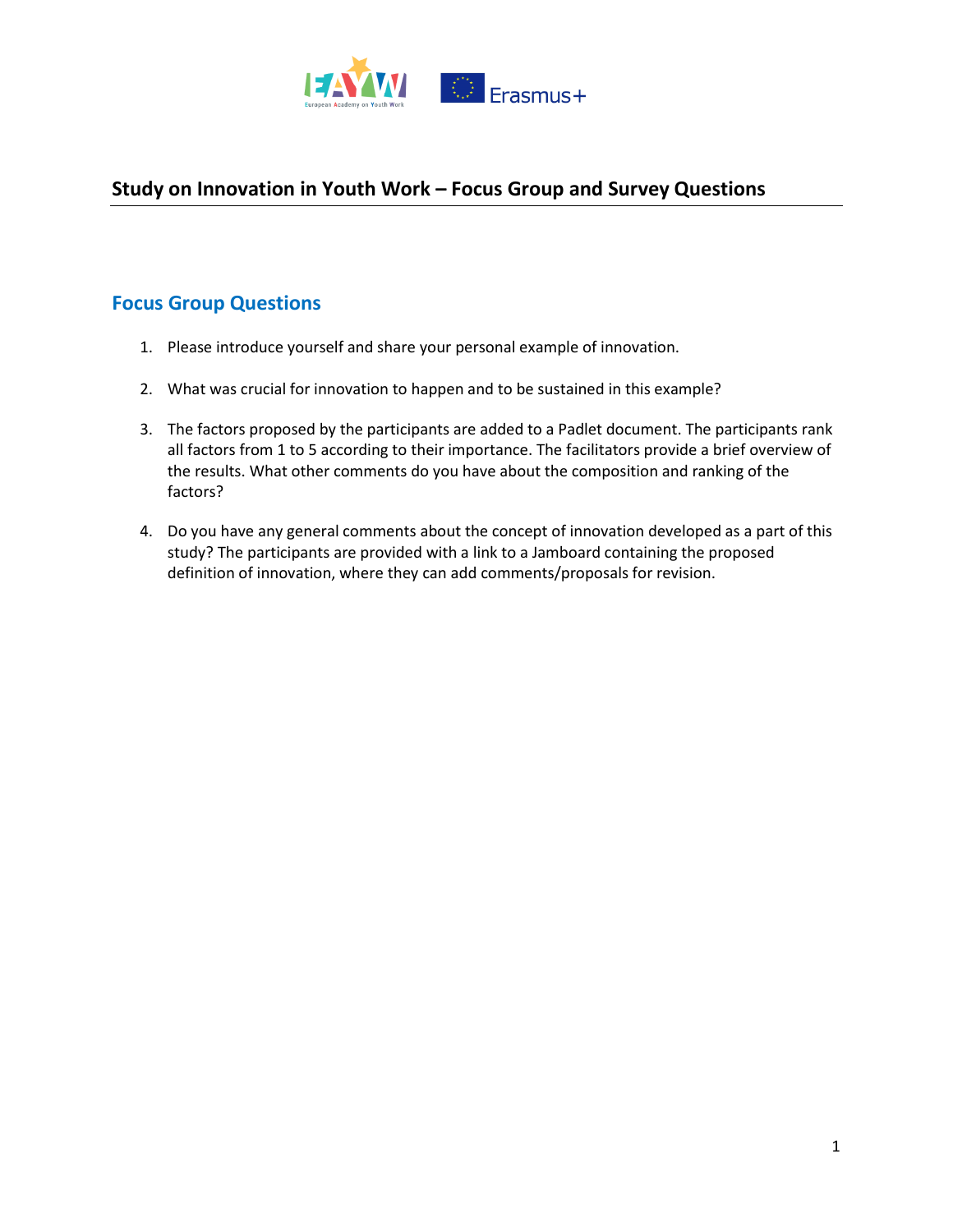

## **Survey Questions**

## **Welcome slide**

Welcome! You have been invited to complete this survey, and your readiness to take the time to support this project is very much appreciated!

This survey is part of a research project carried out in the framework of the European Academy on Youth Work (EAYW), a long term project aiming to support innovative approaches in response to current developments and trends related to youth work and youth work policy across Europe.

Over 160 professionals from the European youth work community of practice took part in the 1st edition of the EAYW in May 2019 in Slovenia. The 2nd edition of the EAYW is planned for November 2021. We are looking forward to using the findings from this research there, as a basis for joint reflection about what is needed to further support innovative approaches and quality in youth work.

The EAYW partnership includes the National Agencies for Erasmus+, youth field, and the European Solidarity Corps of Austria, Belgium (FL), Cyprus, Estonia, Finland, Germany, Italy, Lithuania, Portugal, Slovenia and Sweden and The Netherlands and the SALTO-YOUTH Resources Centres network. More information[: www.eayw.net.](http://www.eayw.net/)

## **Introduction**

As innovation in youth work, within this study, we understand demonstrated methodologies, practices, tools, ways of approaching target groups, or organizational models that have novel elements, that are upgrades of existing practices, or are completely new to the youth field or to a particular context, and that enable youth work to better address the needs of young people, positively impact their lives, and/or contribute to a wider social change.

This definition of innovation in youth work is an outcome of a desk review and 7 focus groups with youth workers, which have already been completed. These research activities also provided indication of some of the factors that can play a role in supporting or hindering innovation in youth work. The purpose of this survey is to validate those findings and to explore their importance in more depth.

Within the survey, you will be asked to respond to 15 questions. When responding to the questions, please think from the perspective of a concrete experience you have had with innovation in youth work, as defined above.

Please note that all questions that include ranking have five options. On some screens you may need to scroll right to see all possible options.

## **1. In which country is your organisation based?**

A Belgium B Bosnia and Herzegovina C Estonia D Finland

E Germany F Italy G Lithuania H Portugal

I Slovenia J Sweden K The Netherlands L Other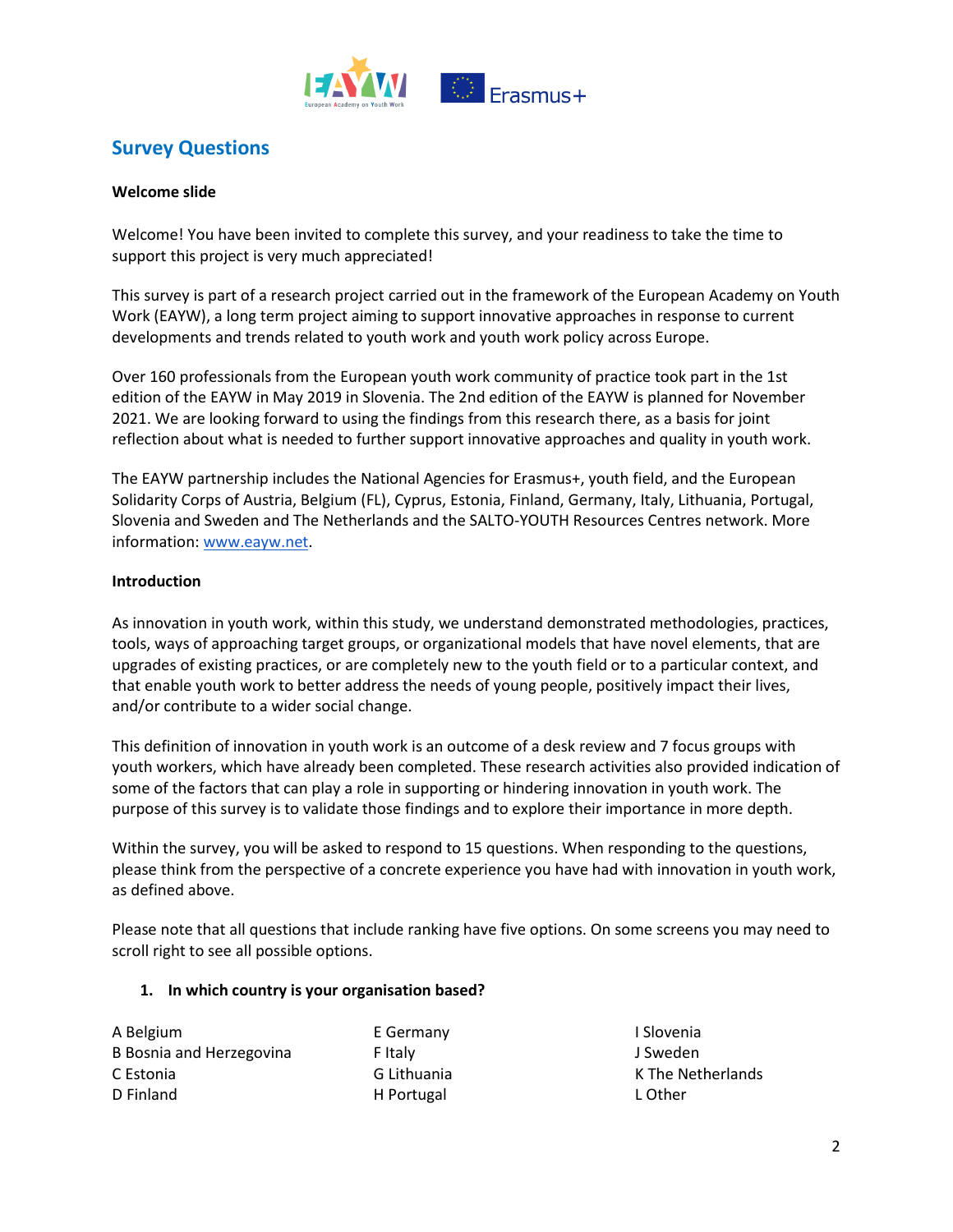

## **2. How do you define your working community?**

A Capital city B Big city C Medium city D Small town E Rural area

## **3. Which term best describes the profile of your organisation?**

A Youth organisation B Organisation working with young people C Public institution D Private foundation E Other

## **4. Which sentence best describes the structure of your organisation?**

A Mostly horizontal structure with shared leadership B Combination of hierarchical and horizontal structure (e.g. hierarchical structure with shared leadership) C Clear hierarchical structure with strong leadership

## **5. Which sentence best describes the financial sustainability of your organisation?**

- A Having guaranteed multi-annual funding mainly from public sources B Having guaranteed multi-annual funding mainly from private sources C Having guaranteed annual funding D Depending on different projects
- E Fundraising/ Self-sustainable activities
- F I don't know/ I cannot answer

## **Introduction to the next part**

In the next part, you will be asked to evaluate the importance of different factors in supporting innovation in youth work. Within this study, we are differentiating between two groups of factors: triggers and conditions.

**Triggers** are the factors that provide the initial push to innovation and motivate the youth worker or the organisation to launch the process of innovation. In youth work, they act as catalysts of the process of innovation.

The next three questions assess the importance of different triggers that we have identified so far. They are organised in three levels: individual, organisational and contextual.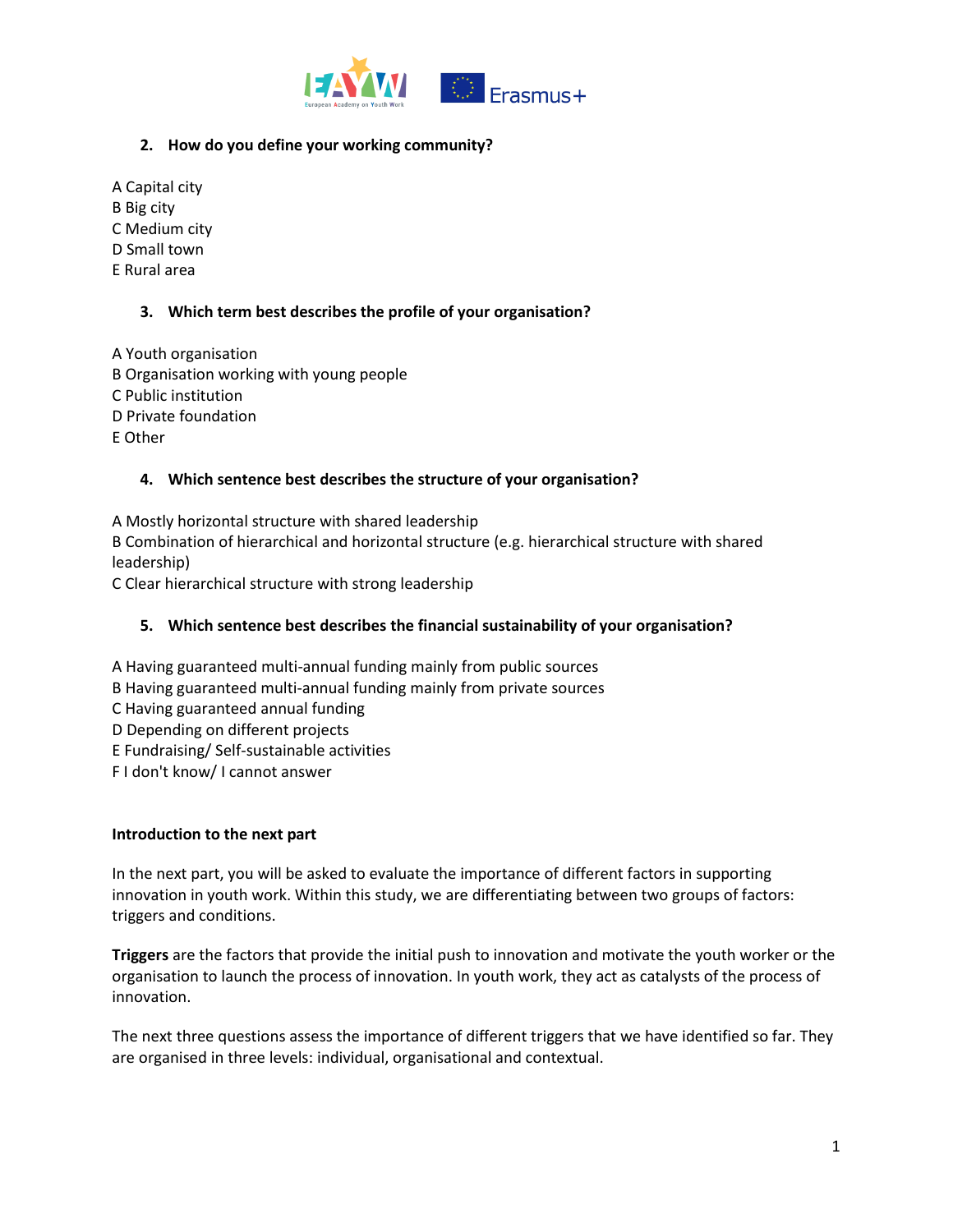

- **6. From your concrete experience with innovation, assess the importance of the following individual level factors for initiating the process of innovation. (1 - not important, 5 - very important)**
- Desire of the youth worker to create something new
- Having a new idea, or an idea to do something differently
- Going through a certain experience, such as participation in a training process
	- **7. From your concrete experience with innovation, assess the importance of the following organisational level factors for initiating the process of innovation. (1 - not important, 5 - very important)**
- An organisational need to change practices or come up with new approaches
- Conducting a structured process aimed at innovation
- Crisis in the organisation that requires innovation to be overcome
- Receiving a grant that demands innovation from the organisation
	- **8. From your concrete experience with innovation, assess the importance of the following organisational level factors for initiating the process of innovation. (1 - not important, 5 - very important)**
- Unmet individual or community needs, such as needs of young people
- Major social changes and developments
- Crisis situations and unexpected events, such as Covid-19 pandemic or economic crisis
- Push for innovation coming from policy makers
- Funding opportunities that support or demand innovation
- Developments in other sectors
- Ideas/proposals coming from community members outside of the youth field (teachers/parents)

## **Introduction to the next part**

**Conditions** are the second group of factors that support innovation in youth work. Unlike the triggers, they may not directly push innovation to happen, but they are responsible for creating a climate favourable to innovation. These factors play a crucial role in making innovation possible and in sustaining a process that leads to an innovative outcome in youth work.

The next three questions assess the importance of the conditions that we have identified so far. They are organised in three levels: individual, organisational and contextual.

- **9. From your concrete experience with innovation, assess the importance of the following individual level factors for enabling and sustaining the process of innovation. (1 - not important, 5 - very important)**
- Youth workers possessing certain competencies that are needed for the process of innovation.
- Youth workers having an innovative mindset having an open mind and free spirit, being flexible, practicing divergent thinking.
- Youth workers having adequate experience in the area of work in which the innovation process is launched.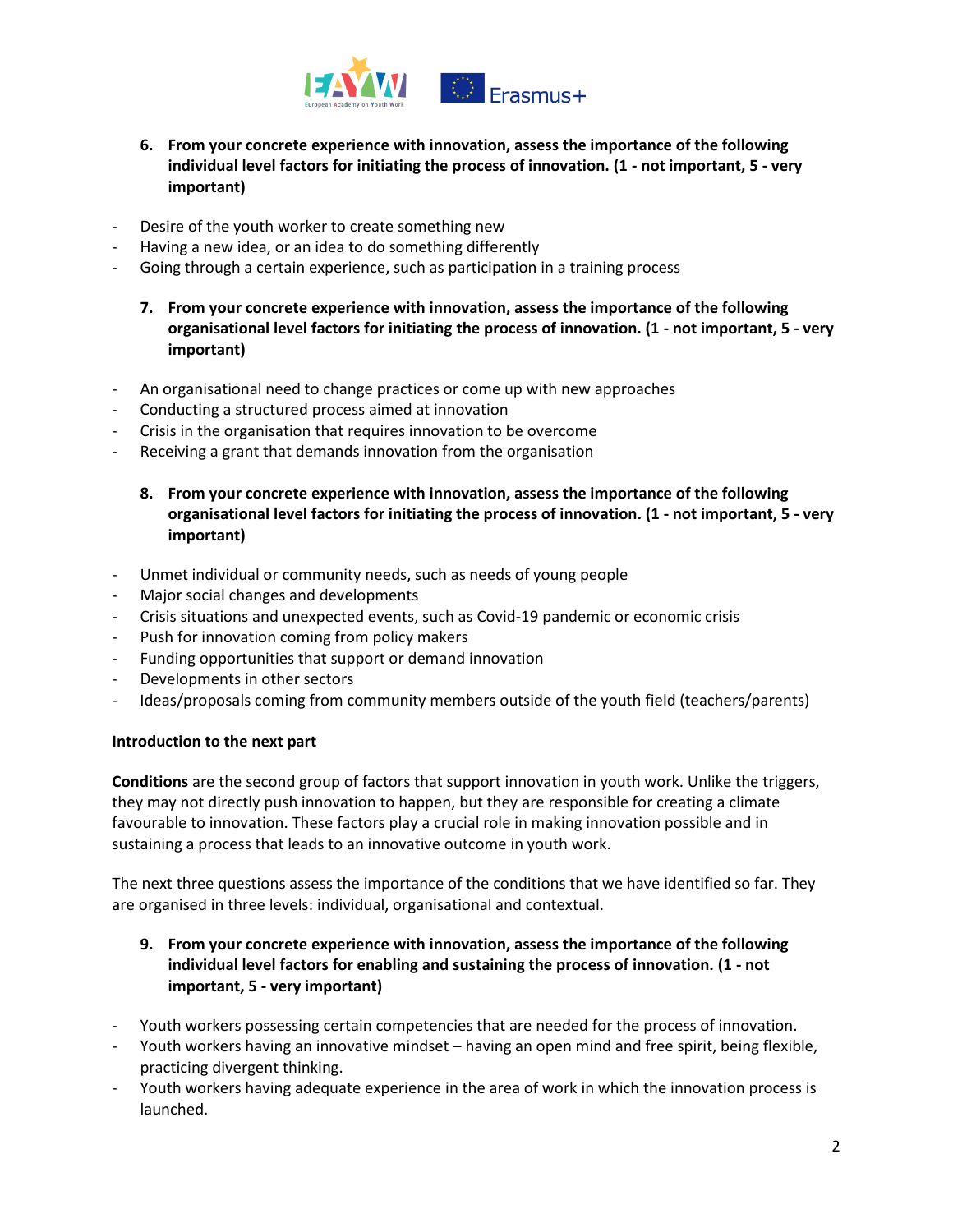

## **10. From your concrete experience with innovation, assess the importance of the following organisational level factors for enabling and sustaining the process of innovation. (1 - not important, 5 - very important)**

- Organisation providing frame, space and adequate time for creativity and innovation
- Organisation that has a horizontal structure and management
- Organisation supporting experimentation and space to fail without consequences
- Capacity building activities for the staff
- Organisation nurturing a culture of sharing
- High level of participation of the young people in the organisational structure

## **11. From your concrete experience with innovation, assess the importance of the following contextual level factors for enabling and sustaining the process of innovation. (1 - not important, 5 - very important)**

- Support for innovation from parents, schools and other social actors
- Cross-sectorial work and partnerships
- Recognition from the community and the relevant institutions
- Public bodies and policy makers that are supportive to innovation
- Stable funding that is not conditioned upon concrete outcomes
- International programs supportive to innovation
- Social trends that are supportive to the process of innovation
- Supportive youth work policy
- Cultural aspects that are supportive to innovation
	- **12. Within this study, we see innovation in youth work happening in an environment created by an interplay of various conditions, stakeholders and relations between them. Altogether, they form an ecosystem that can enable a climate favourable to the development of innovation in youth work. For illustration, see the image on the right. On a scale from 1 to 5, how favourable to innovation would you say is the youth work ecosystem that you are part of?**



- **13. From your concrete experience with innovation, assess the importance of the different factors that hinder innovation (make innovation difficult to happen).**
- Lack of relevant competences of the youth workers
- Lack of understanding regarding the process of innovation
- Lack of time needed for innovation
- Lack of stable funding
- Being dependent on funds that require concrete outcomes and indicators